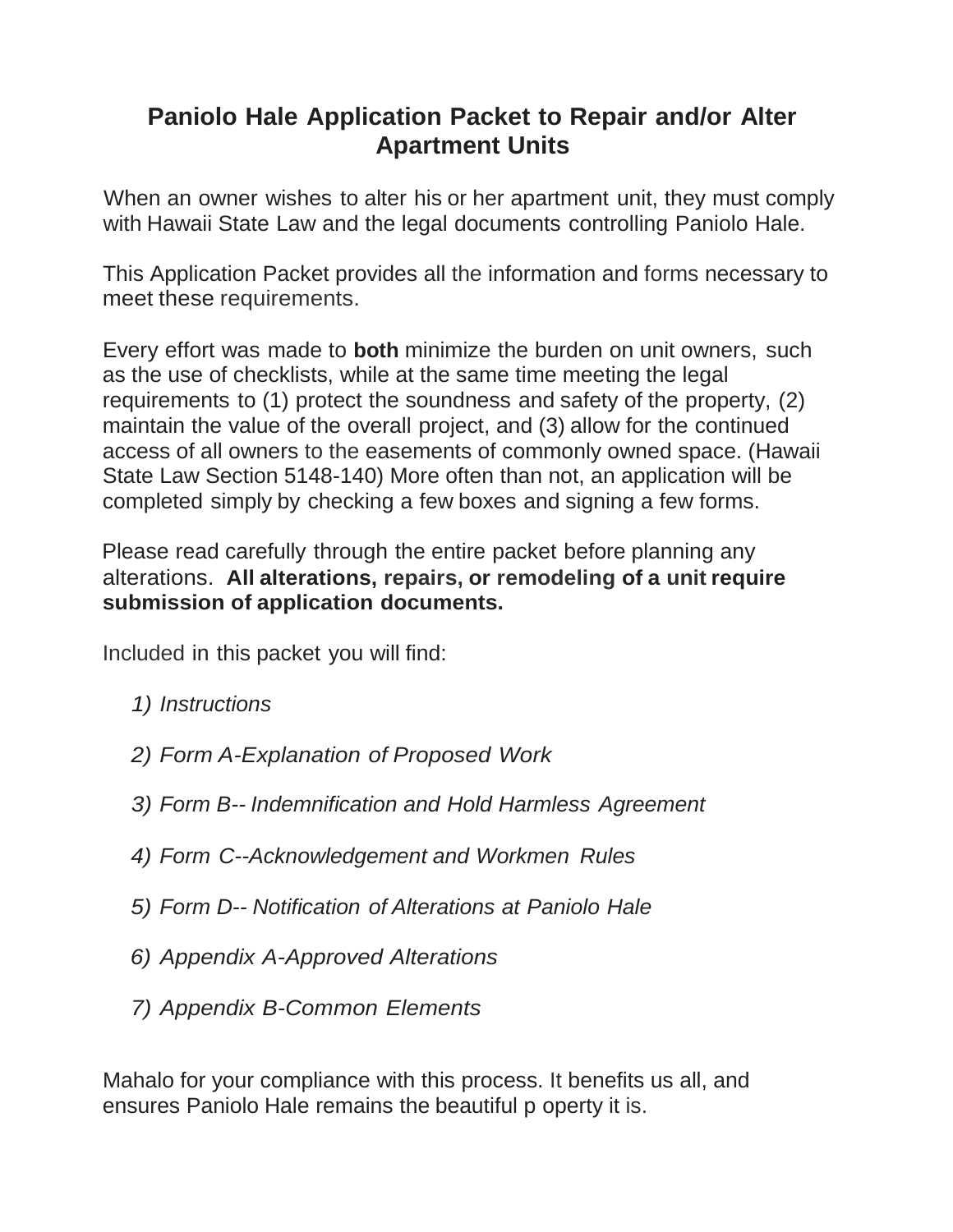# *Instructions for Application to Alter Apartment Units at Paniolo Hale*

## **Steps in the Process**

- 1) Owner completes the four documents listed ih **Documents Necessary for a Complete Application** below and submits all four, by email, to **both** the Resident Manager and the Chair of the Architectural and Design Committee (ADRC) for processing. Please attach them as PDF files to the email.
- 2) Depending on the work described in the application (Section A or Section 8), the application will next be either filed by the Resident Manager or reviewed by the Architectural and Design Review Committee (ADRC).
- 3) Once the application is submitted, the owner will be notified by the Resident Manager within 24 hours (weekdays only) that the application is either complete or incomplete. If complete, the notification will inform the owner that either (1) the application has been filed and work on the apartment can begin (Sec. A), or (2) the application requires review by the ADRC and approval by the Board (Sec. 8).
- 4) If the application is reviewed by the ADRC committee, the Committee will complete their review and make a recommendation to the Board within three weeks of receiving the application. Their recommendation will be based on the criteria of: compliance with the Uniform Appearance Standard of the Association; rules of the Association; compliance with county construction codes; and Hawaii condominium laws.
- 5) ADRC sends all Board members a recommendation for approval, modification, or disapproval. The Board approves, modifies, or disapproves the application, and so notifies the Owner(s). Board review will take no longer than 2 weeks.
- 6) In the event that the application is not approved, the Owner has the opportunity to resubmit after modifying original application.
- 7) The Secretary records the action of the Board and signs the application. The Secretary returns denied applications to the owner and approved application packages to the Resident Manager who places a copy in centralized file system for the unit and sends the original package to Managing Agent (DMI) for permanent storage. The Resident Manager places a copy of Form Don the bulletin board on the office lanai and the Paniolo Hale website with the start and end date for the project.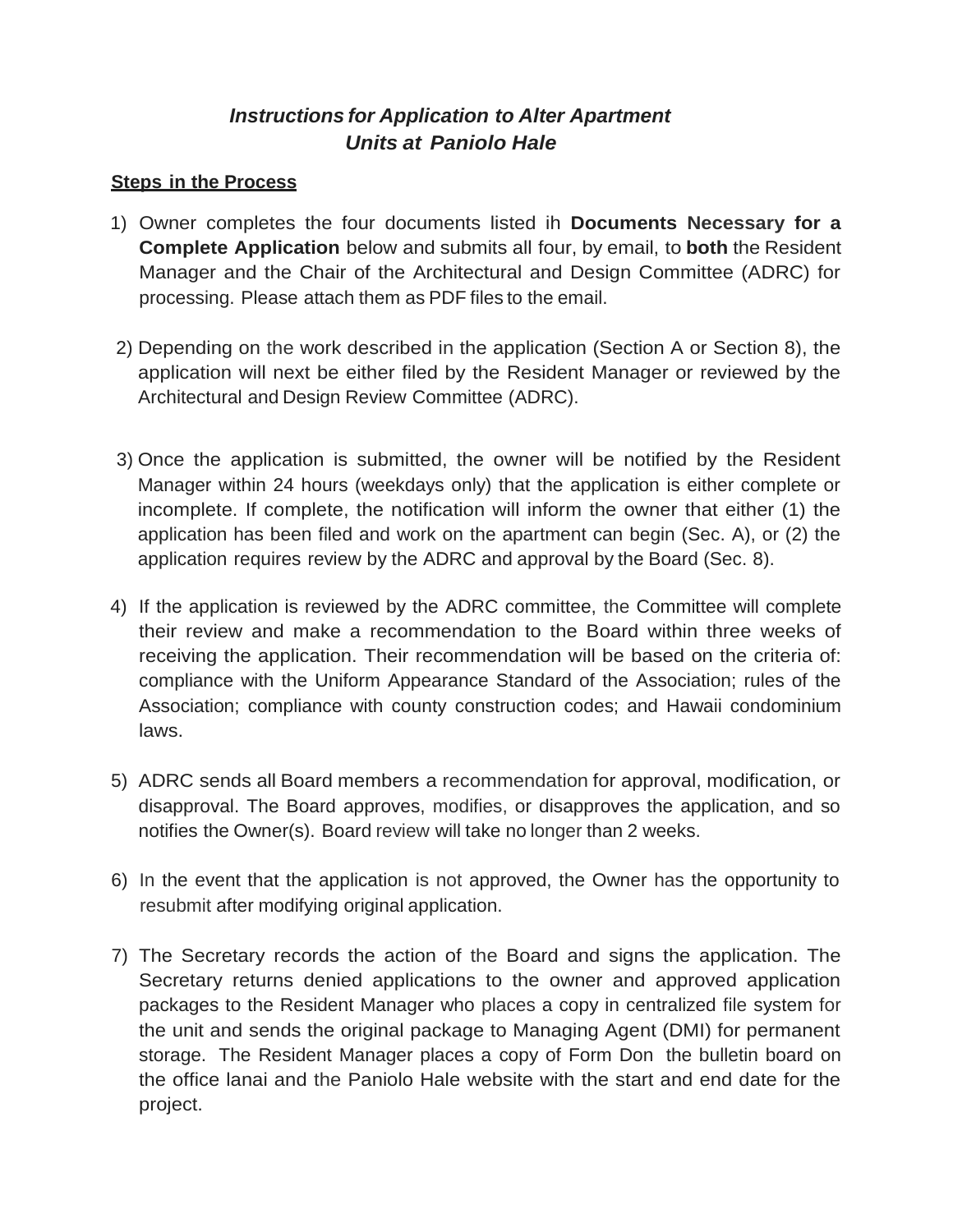- 8) In the event that the modification/replacement/alteration exceeds the planned timeframe to complete the project, the Owner(s) must notify the Resident Manager who will update the Notice. Additionally, if an owner finds that they wish to do work exceeding the original approval, a new application for the additional work must be submitted.
- 9) Be aware that if the modification/alteration is a major material change to the unit, as defined in the Hawaii Revised Statutes 514B-140(b) a 67 % approval vote of all home owners is required. To obtain such approval usually takes a long period of time.

# **Documents Necessary for a Complete Application**

There are 4 documents (included in this packet) that must be submitted to the Resident Manager and ADRC Chair in PDF format for all projects:

- 1) **Form A. Explanation of Proposed Work** (pages 4-6) This identifies the proposed work and who will perform the work. A licensed plumbing contractor or licensed electrical contractor must be used for plumbing or electrical alterations where required by law.
- 2) **Form B. Indemnification and Hold Harmless Agreement** (pages 7-9) This document is certification that the applicant owner is responsible for any damage that may result from the proposed work. If any damage occurs to the common element or another unit, the Association is not responsible and the applicant owner will be required to pay for all expenses to repair the damage.
- 3) **Form C. Contractor's and Owner's Acknowledgement** (pages 10-11) Certain restrictions apply to how work is conducted. This form describes those restrictions. It is to be signed by the person performing the work and the owner. If the owner is performing all the work him/herself only the owner's signature is required.
- 4) **Form D. Notification of Alterations at Paniolo Hale** (page 12) This is a notification form that will be posted in the Association office, and the Association website, listing the unit with an approved application and the start and completion dates.

**All documents must be completed and submitted before the application can be processed.**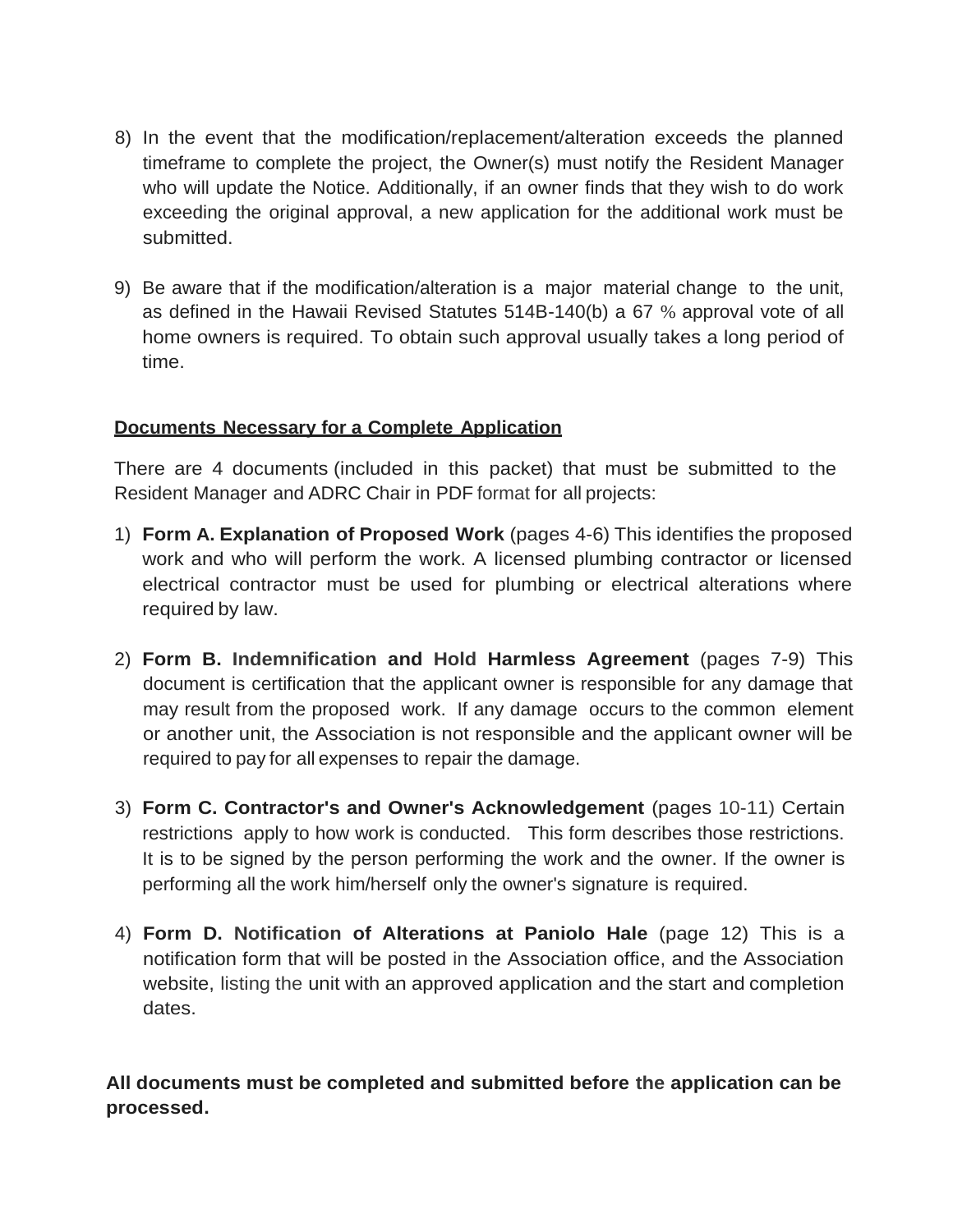# **FORM A** *-Explanation Of Proposed Work*

Date \_

Unit. \_ Owner(s) \_

Start date. Completion date Version No.

#### **Section A. Work Only Requiring Notification of the Board (primarily replacing and/or repairing existing features:**

Please check any work listed below which is part of this application. If **all** work to be completed under this application is listed in this Section A, you must notify both the Resident Manager and the ADRC Chair of the work by submitting Forms A, B, C and D prior to doing any work

#### Painting

Flooring Plumbing Misc. o Lanai (walls, posts, railing, doors) if an approved color o Resurfacing wood floors o Removing and installing new flooring, interior and lanai o Replacing toilets in same location without adding or modifying any copper plumbing requiring soldering o Replacing the same type water heater in same location without adding or modifying any copper plumbing requiring soldering or electrical o Replacing plumbing and electrical fixtures in same location and number, such as faucets, lights, fans, etc. o Replacing kitchen and bathroom cabinets and/or countertops o Repairing minorsheet rock damage up to 24 inches by 24 inches maximum o Adding or replacing screen doors made of wood which conform to the Board approved style and-specifications o Replacing or installing entryway door locks, doorknobs or latches (Note: key and/or code must be provided to Resident Manager if changed) o Replacing skvlights that conform to the Board approved specifications \*\*Owners are required to use only the manufacturer's proprietary flashing kits for any skylight that is being REPAIRED OR REPLACED<sup>\*\*</sup> o Installation of plexiglass on the interior of lanai that conforms with the Board approved Architectural Design Review Policy o Replacement of lanai screens that conform with the Board approved Architectural Design Review Policy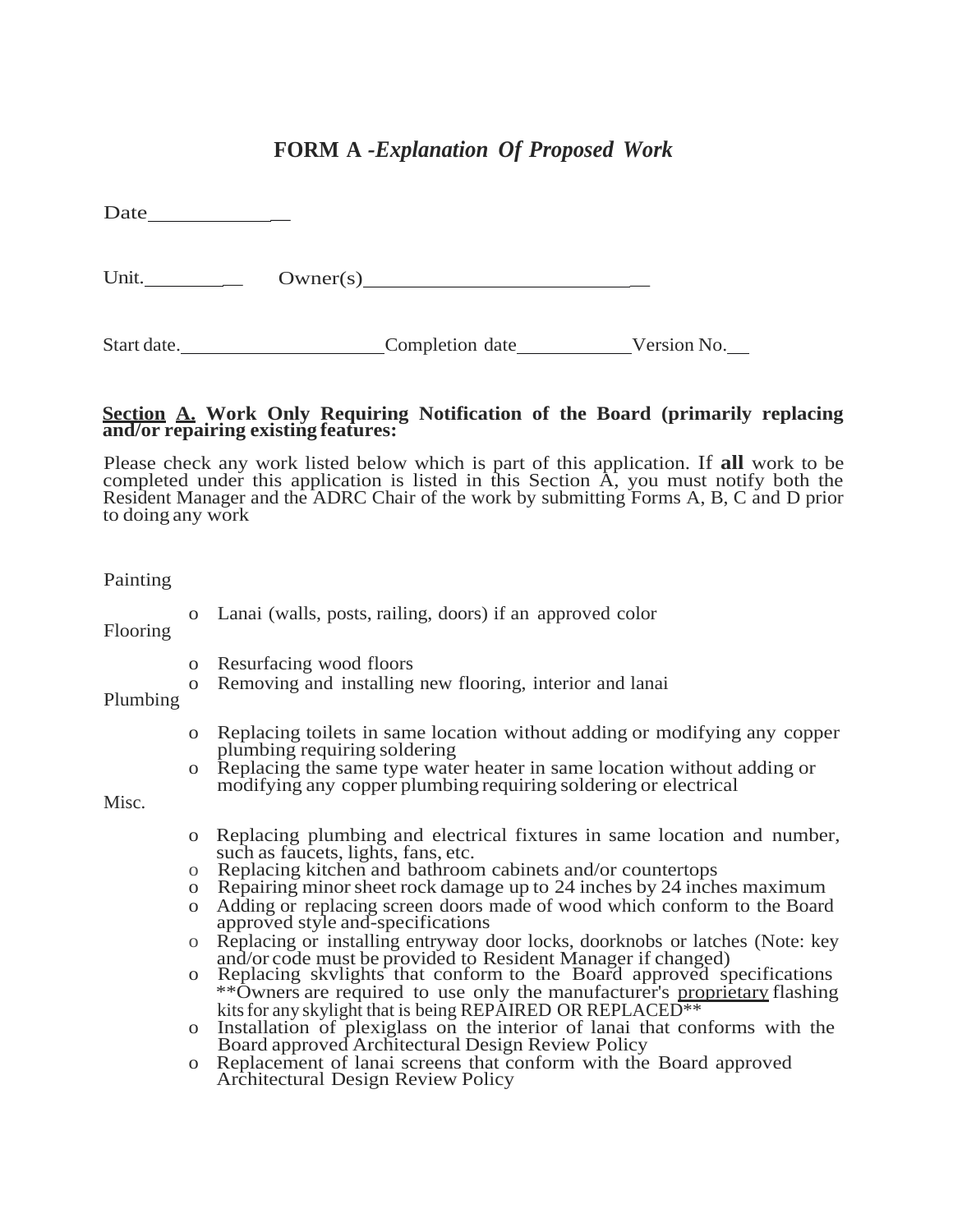## **SectionB.Work Requiring Board Approval (primarily adding new features)**

Please check any work listed below which is part of this application. Work listed in Section B must be approved by the Board. Please allow 40 days from submission of a complete application to approval and the beginning of work.

### Painting

- o Lanai (walls, posts, railing, doors) if not the approved colors
- o Exterior walls
- o Entryway doors

#### Electrical

- o Installing receptacles or switches in new locations
- o Installing or relocating wiring for lighting
- o Installing or relocating wiring for washer/dryer, refrigerator, or water heater

Plumbing

- o Installing toilets in a new location or modifying/adding water source for toilet
- o Installing copper piping forsinks, washers, water heaters, or refrigerators
- o Installing or rerouting drains
- o Installing showers or bathtubs

### **Carpentry**

- o Moving, removing, or replacement of walls and/orsheet rock.
- o Creating an opening in a wall
- o Removing or replacing lanai railings, posts, or rafters
- o Making an opening in the roof
- o Installing Plexiglas that does not conform with the Board approved Architectural Design Review Policy
- o Installing lanai screens that do not conform with the Board approved Architectural Design Review Policy
- o Any work on upstairslanais (balconies)
- o Installing skylights in a new location

Windows and Doors

- o Replacing windows or installing windows
- o Replacing entryway doors or lanai doors
- o Installing a screen door that does not conform to the Board approved style and specifications

**Other** 

**Please attach drawings, photos, and/or plans for the proposed alternation in PDF format. Any additional information that you believe the Board would findhelpful in reviewing your project mayalso be included here.**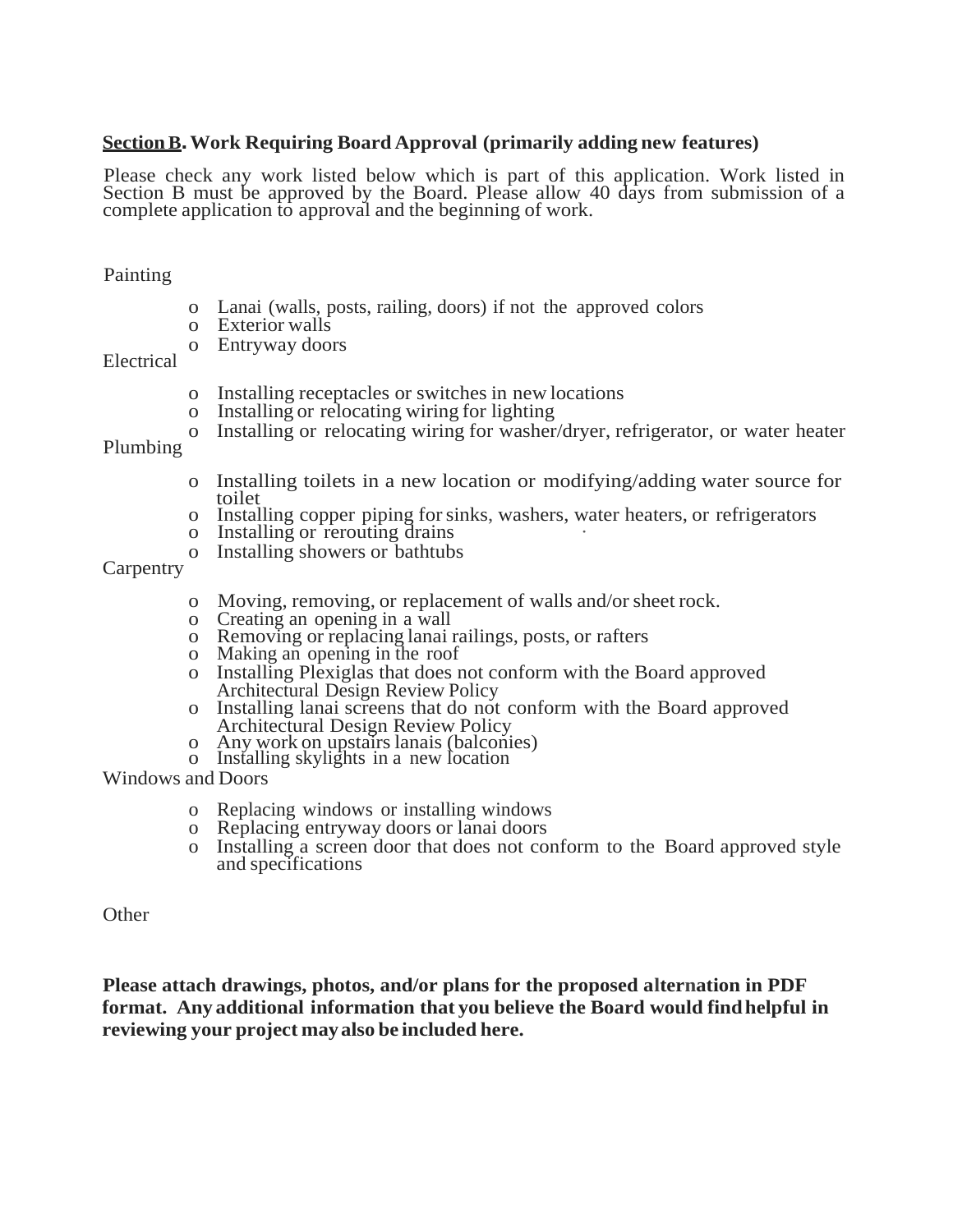**Permits:** Information on Maui County building, electrical, and plumbing permits are available at htt p:// [www.maui.hi.us.](http://www.maui.hi.us/) Go to "Residential" drop down menu and click "Permits and Development Applications" or call 808-270-7250. Permit(s) application dates: Building Electrical Plumbing Permit(s) award dates: Building Electrical Plumbing \_\_\_\_\_\_\_\_\_\_\_\_\_\_\_\_\_\_\_\_\_\_\_\_\_\_\_\_ Name of licensed electrician: Hawaii State License No.: Name of licensed Plumber: \_ Hawaii State License No.: Anticipated start date: \_\_\_\_\_\_\_\_\_\_\_\_\_\_\_\_\_\_ Anticipated completion date: \_\_\_\_\_\_\_\_\_\_\_\_\_\_ **Written notification to the Board is the responsibility of the owner if the approximated completion date will not be met. Board approval is limited to the work described above.** If **an owner wishes to complete any additional work, a new application must be submitted.** Homeowner(s)  $Signature(s):$  Date  $Signature(s):$  Date **For Section A Only Applications-Resident Manager informed owner on\_\_\_\_\_\_\_\_\_ (date) that their application is complete and work can proceed. For Section B. or Section Aand B.Applications--- This application was** [] **approved** [ ] **denied by the Board of Directors on, \_\_\_\_\_\_\_\_\_\_\_\_\_\_\_\_\_\_\_\_ (date) and owner wasso informed.**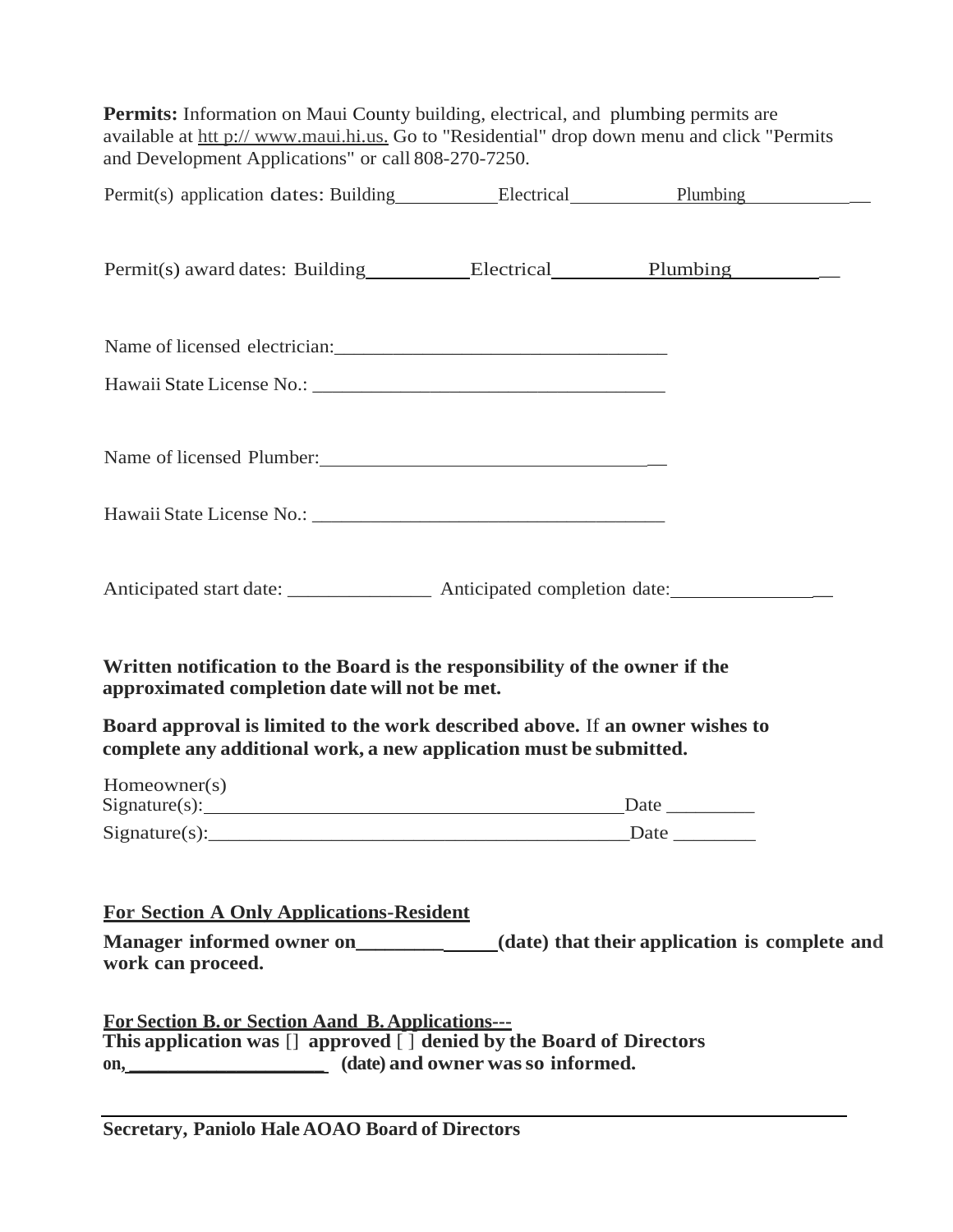# **FORM B**

# *Association of Apartment Owners of Paniolo Hale* INDEMNIFICATION and **HOLD** HARMLESS AGREEMENT

This INDEMNIFICATION and HOLD HARMLESS AGREEMENT (the "Agreement") made and entered into this day of 20 , by and between the Association of Apartment Owners of Paniolo Hale (the "Association") whose address is Destination Maui, Inc., 220 Imi Kala Street, Suite 104, Wailuku, Hawaii 96793, and

 $\mathcal{L}_\mathcal{L} = \mathcal{L}_\mathcal{L} = \mathcal{L}_\mathcal{L} = \mathcal{L}_\mathcal{L} = \mathcal{L}_\mathcal{L} = \mathcal{L}_\mathcal{L} = \mathcal{L}_\mathcal{L} = \mathcal{L}_\mathcal{L} = \mathcal{L}_\mathcal{L} = \mathcal{L}_\mathcal{L} = \mathcal{L}_\mathcal{L} = \mathcal{L}_\mathcal{L} = \mathcal{L}_\mathcal{L} = \mathcal{L}_\mathcal{L} = \mathcal{L}_\mathcal{L} = \mathcal{L}_\mathcal{L} = \mathcal{L}_\mathcal{L}$ 

Owner(s) name(s) & unit number, Paniolo Hale(the "Owner(s)").

Witnesseth

WHEREAS, Owners are the owners of a certain condominium unit within the Association of Apartment Owners of Paniolo Hale (the "Condominium") known as (unit number) (the "Premises").

WHEREAS, the Owners are desirous of making changes as described in the application to the Board and accompanying documents;

WHEREAS, the Board has determined that this is not the kind of modification for which the approval of the owners is required under either Section F.6 or Section N of the Declaration;

WHEREAS, the Owners have requested approval from the Board for the modification;

WHEREAS, the Board is willing to approve the modification under the conditions outlined in this Agreement;

NOW THEREFORE, in consideration of the mutual understanding contained herein, the parties hereto agree as follows:

- 1. Owners agree to perform, or cause to be performed, all construction and destruction in connection with the modification in a good, workmanlike and professional manner as per published guidelines at the web site [www.paniolohale.org a](http://www.paniolohale.org/)nd Governing Documents. [Guidelines are also available from the Resident Manager]
- 2. Owners shall obtain a building permit, if required by the County of Maui.
- 3. Owners shall retain a licensed contractor to do the work, if required by law.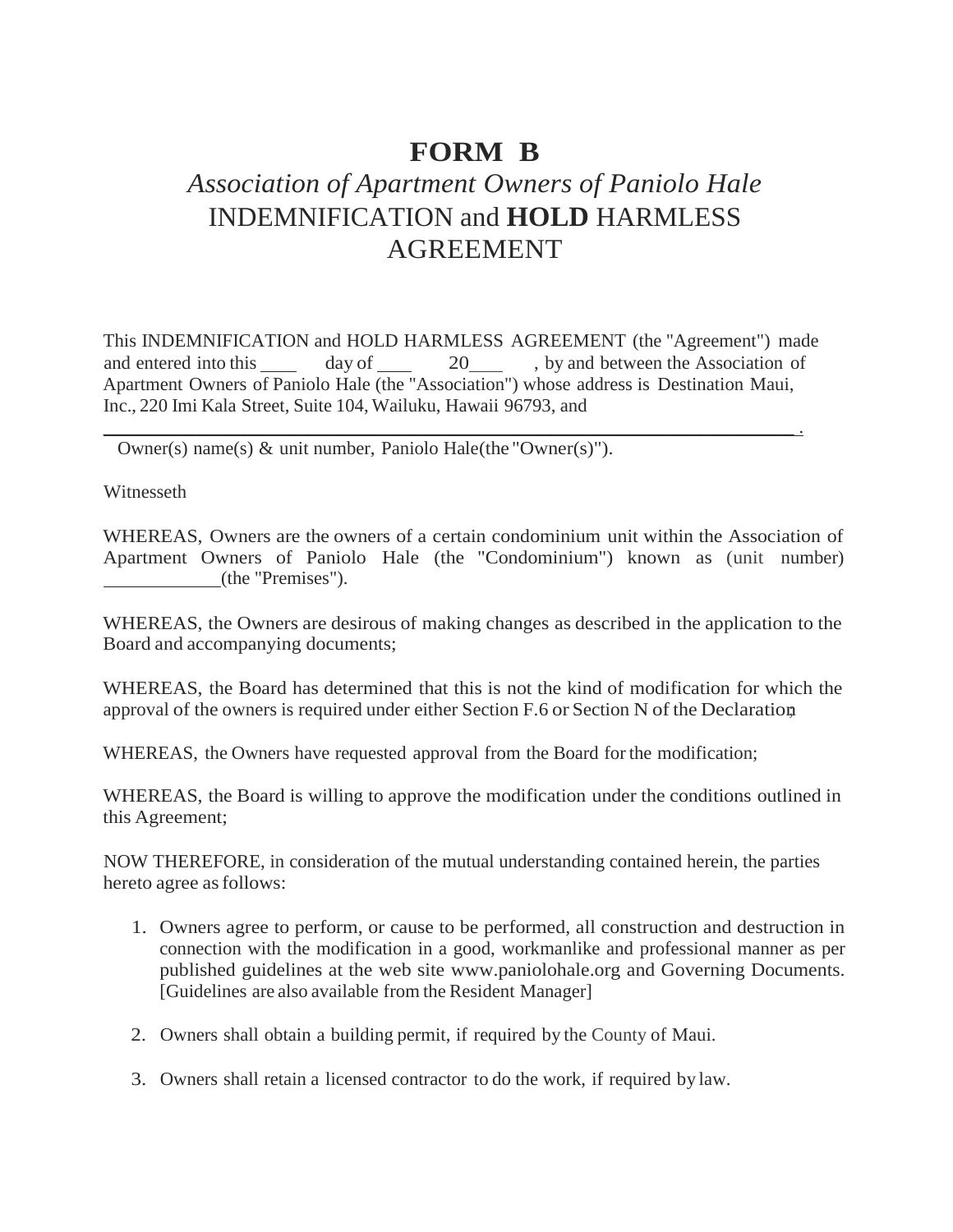- 4. Before the work begins, Owners shall provide the Board with a certificate of insurance from the Owners' contractor showing adequate insurance coverages (including, without limitation, automobile, workers' compensation (if applicable), and commercial general liability), or, if the work will be done by the owners, with a certificate showing that the Owners carry liability insurance.
- 5. Scope of modification(s): Described in **Form A:** *Explanation of Proposed Work* **attached** as a PDF document. All such attached descriptions, plans, pictures, etc. are hereby incorporated by reference as part of this agreement.
- 6. Owners agree that ALL costs, including, but not limited to, labor, materials, restoration of jobsite, etc. associated with said modification are to be borne solely by the Owners.
- 7. Owners shall be solely responsible for constructing and maintaining the modification. Maintenance of the modification shall only be in accordance with guidelines specified and approved by the Board of Directors of the Association, including but not limited to:

All costs to maintain the modification will be borne solely by the Owner.

- Owners shall be solely responsible for .obtaining any and all necessary permits and approvals from the County of Maui, and any other applicable authorities, including, but not limited to, a building permit, if required, in connection with the modification.
- Owners shall be responsible for any damage or injury to the common elements, limited common elements, and any other apartments of the Condominium caused by the installation, maintenance, use, repair, or replacement of the modification, including, but not limited to, any manufacturer's defects or any defects in workmanship in the installation of the modification.
- Owners shall be responsible for any additional costs to repair, replace, or maintain any common element, limited common elements, and any other apartments where additional cost is caused by this modification.
- Owners shall remove their modification at their own expense if the Board determines in its sole discretion that removal is necessary for the operation of the condominium project.
- 8. Owners shall not modify nor replace their modification without first obtaining the written consent of the Board.
- 9. In the event of any said damage, owners, at their sole cost and expense, after promptly notifying the Association, shall repair, replace, and restore or cause to be repaired, replaced, or restored, the common elements, limited common elements, and any other apartments to the same condition as existed prior to said damage or injury.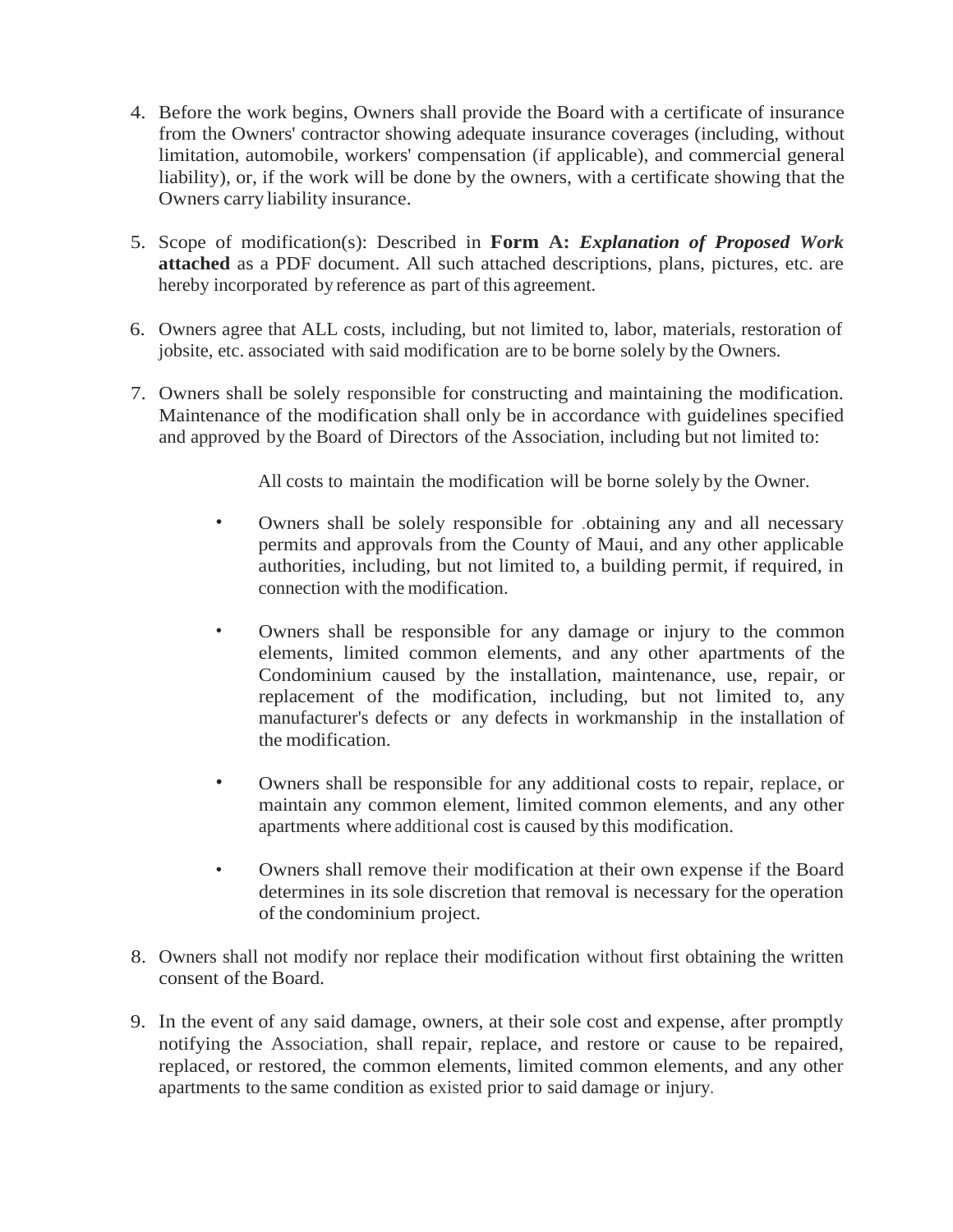- 10.Owners (including their successors and assigns) agree to indemnify and hold the Association, its Board of Directors, Resident Manager, employees, Managing Agent, and other owners harmless from and against all claims, loss, liability and/or damage, including, but not limited to, reasonable attorney's fees, arising from, or in any way connected with, the installation, maintenance, repair or use of the modification. Owners (including their successors and assigns) release any claims they may have against the Board of Directors. This Agreement shall inure to the benefit of, and constitute a binding obligation upon, the undersigned parties, their respective successors and assigns and shall be deemed a covenant running with the land.
- 11. In the event Owner fails to comply with any of the terms of this agreement, Owner agrees to reimburse the Board and/or the Association for all fees and costs incurred in enforcing those terms, including attorney's fees. If Owner fails to pay any of the costs or charges required to be paid under this agreement, Owner agrees that the Association may collect those costs or charges in anymanner permitted under the Project Documents.

|              | Date: |  |
|--------------|-------|--|
| <b>OWNER</b> |       |  |
|              |       |  |
|              |       |  |
|              | Date: |  |
| <b>OWNER</b> |       |  |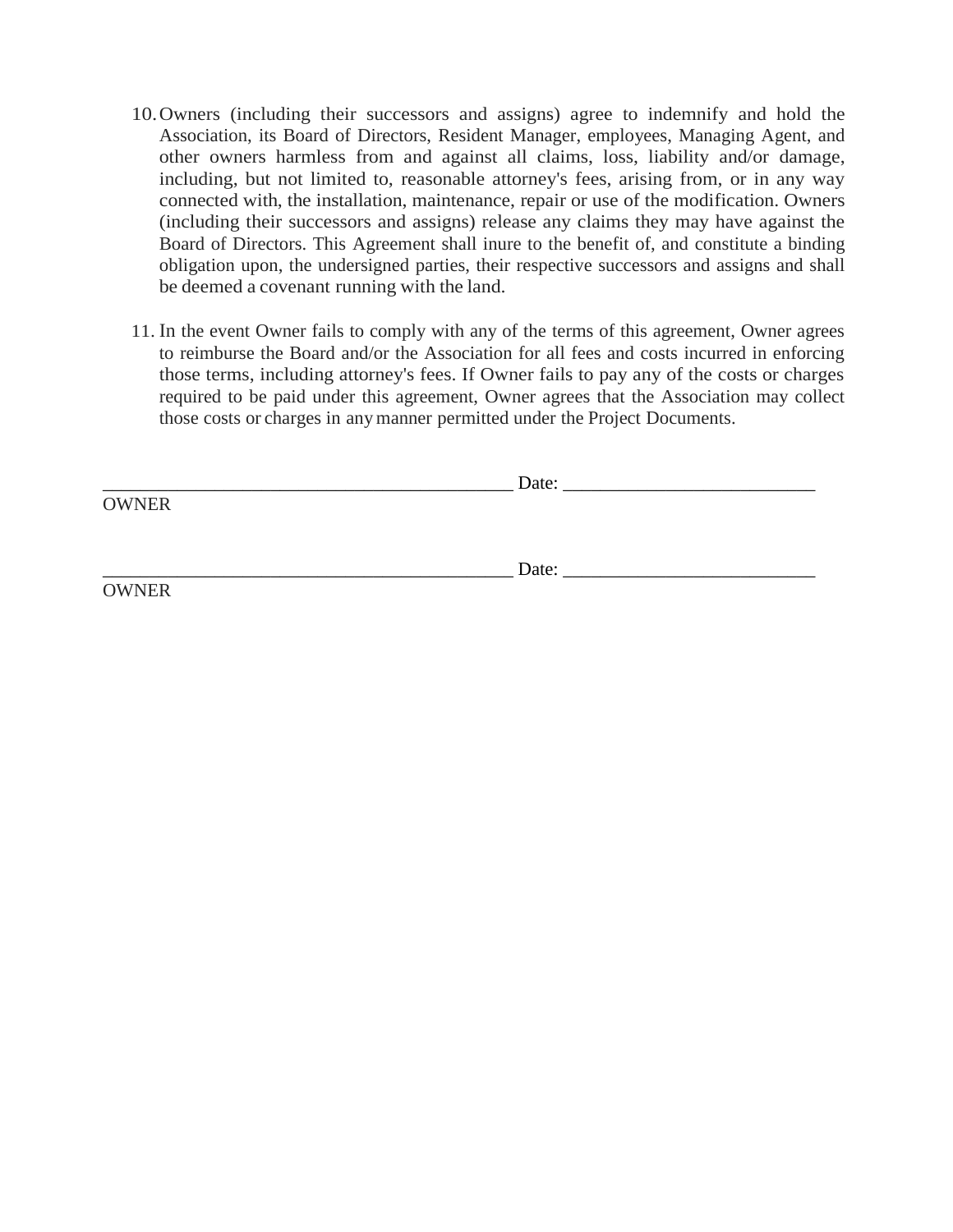# **FORM** *C--Contractor's and Owners' Acknowledgement*

## **Uniform Appearance**

One of the outstanding features of Paniolo Hale is its design. Each unit is designed to resemble a large Plantation Ranch House and to match other units. The bylaws support maintaining this style of exterior appearance. Therefore, an important goal for the Board when it approves an alteration project is maintaining uniformity of the design elements that tie together the entire complex as well as assuring structural safety and integrity.

It is absolutely essential that the architectural integrity of Paniolo Hale is maintained and that the plantation style elements be kept uniform throughout **Thus, the principle design goal is that like be replaced with like, or if there is a deviation from other units it be an approved deviation.** Modifications should blend into the uniform appearance rather than change it Additions should look as if they were always a part of the original design.

## **Adherine to the Approved Application**

It is important to remember that only the work contained in the approved Application is approved to be done. If additional work is needed or desired after the application is approved, another application for the new work should be submitted. The ADRC and Board will do everything in their power to act promptly on new applications associated with an approved projett already in progress.

## **No Work to Be Done on Any Common Element Without Prior Approval**

While doing work on an approved project, it is not unusual to come across repairs that need to be done to a common element, such as floor joists or lanai railing. This work is the responsibility of the Association and when discovered, the need for repair should be reported immediately to the Resident Manager. The Resident Manager, through discussions with the contractor and/or owner, will determine whether the Association will complete the repairs or whether the Association will contract with the contractor and/or owner to complete the repairs. The contractor and/or owner shall **not** do any repairs on the common element without first entering into a written contract with the Association. **If repairs are made without a written contract, the Association will not pay the contractor and/or owner for their labor or reimburse them for any expenses incurred in the repair of the common element.**

It is imperative that those involved with the repairs, replacements, or remodeling of an apartment understand the above provisions, and abide by the owner's approved application, and the Workmen Rules(attached).

I have read **the above provisions,** the **Application for Unit dated \_, and Workmen Rules:**

| Workmen's Name.     |                             |
|---------------------|-----------------------------|
| Workmen's signature | <b>Date</b> and <b>Date</b> |
|                     | <b>Date</b> and <b>Date</b> |
|                     | Date                        |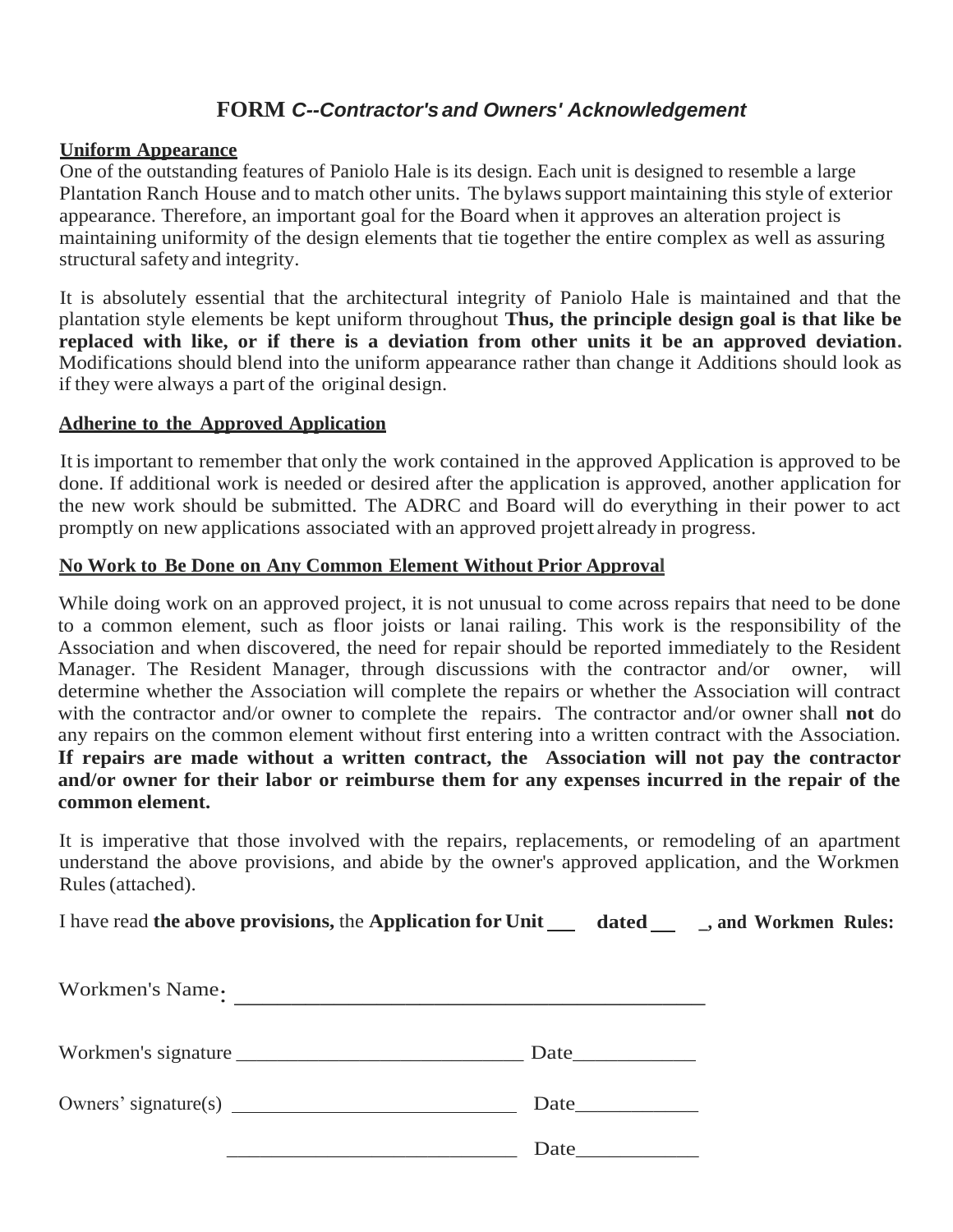# **WORKMEN RULES**

**Safety-** Proper safety practices are a primary requirement of all work on site. Safety management is at the sole discretion of the Resident Manager. No power tools being used in any exterior work space may be left unattended whatsoever without being unplugged.

**Work Hours** - Hours of work are 8am to 5pm Monday through Saturday. No work is to be conducted on the following holidays; New Years, Memorial Day, King Kamehameha Day, Independence Day, Labor Day, Thanksgiving, and Christmas.

**Noise** - This is a residential / vacation complex so noise must be minimalized to the extent possible. Radios and stereos can only be operated inside the units. Noise complaints by neighbors will be handled by the Resident Manager, and may require that the contractor/workman modify their noise level.

**Work Space** - If there is to be fabrication work done outside of the unit, the location must be approved by the Resident Manager and cannot block the walkways or parking.

**Pets** - As no pets are allowed on the Paniolo Hale campus, no workmen-owned pets are allowed on the property in or out of vehicles.

**Clean Up-** No construction debris can be disposed of in the Paniolo Hale property trash dumpsters, including appliances. At the end of the work day all construction related tools, materials, or debris must be stored inside the unit and the exterior site must be thoroughly cleaned and left free of any construction materials, tools, or debris.

**Trailers and Vans** - No trailers or vans used for construction material, debris, or tools can remain on property overnight.

**Resident Manager** - The Resident Manager is the controlling individual for determining safe and appropriate construction activity. Construction related directions by the Resident Manager must be adhered to in a very timely manner as they will primarily deal with safety concerns and comfort of the neighbors.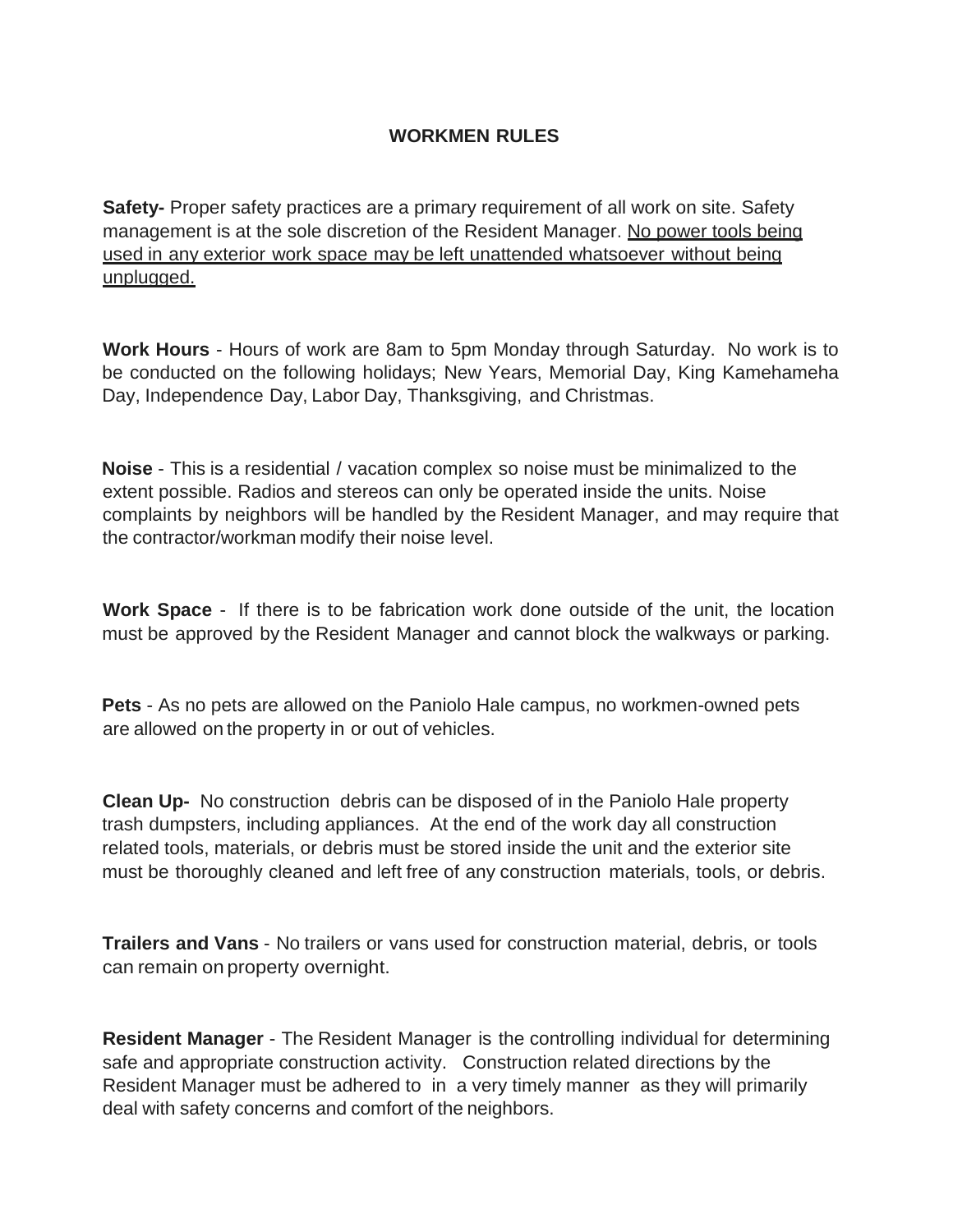# **FORM D**

# **Notification of Alterations at Paniolo Hale**

Date:

Apartment, Unit No. is undergoing alterations.

Alteration of this apartment unit has been approved by the Board in accordance with Paniolo Hale's Alteration of Apartment Process

Work is scheduled to begin on **contain the container of the contact of the contact of the contact of the contact of the contact of the contact of the contact of the contact of the contact of the contact of the contact of t** 

Work to be completed by

\_\_\_\_\_\_\_\_\_\_\_\_\_\_\_\_\_\_\_\_\_\_\_\_\_\_\_\_ President of the Board of Directors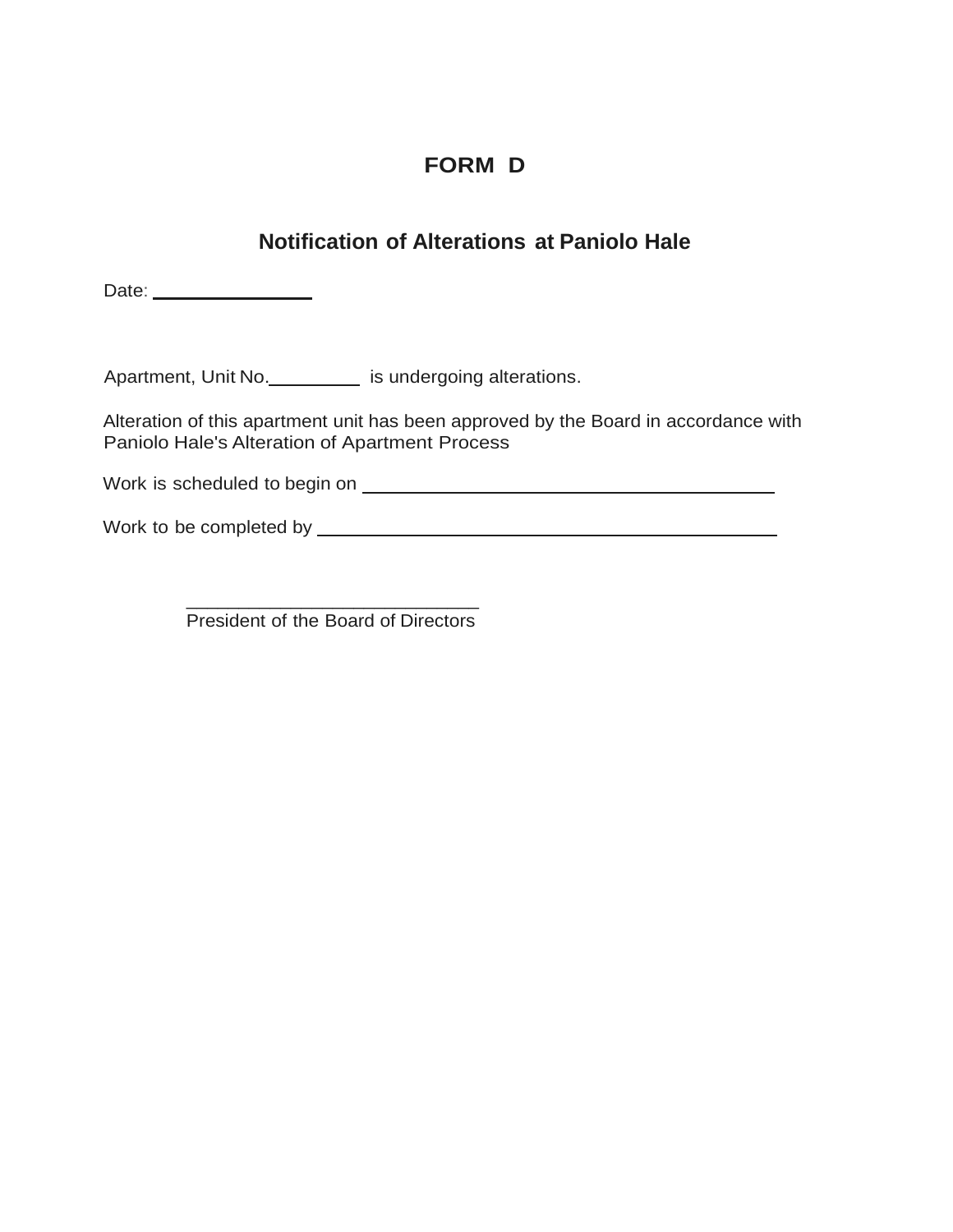### **Appendix A Board Approved Alterations**

### **Lanais**

The posts and rails and spindles may only be painted in chiffon yellow (Sherwin Williams). [Adopted August 10, 2017]

The walls of the lanai may only be painted in the following colors: Antique Brass, Cardboard Brown (Sherwin Williams 6124), Camel Back (Sherwin Williams 6122), Believable Buff (Sherwin Williams 6120) [Motion passed by Board of Directors September 27, 2016]

The exterior of the bi-folding doors should be painted in a lighter contrasting color ranging from medium cream to white. [Motion passed by Board of Directors November 9, 1998]

The floor of the lanai can be painted or carpeted in any color of the owner's choice. [Motion passed by Board of Directors November 9, 1998]

The ceiling of the lanai can be painted in any color of the owner's choice. [Motion passed by Board of Directors November 9, 1998]

All ground floor lanais are to have screens on the inside of the railings. The *Screen Tight* system is an approved additional option to the original aluminum framed screens. They are installed and maintained by the owner unless damaged from the outside. [Policy approved by Board of Directors November 7, 2000]

On wrap-around lanais, the short end of the lanai can be covered with clear, or no more than 15 % tinted, Plexiglas. The Plexiglas must (1) be mounted on the inside of the screen, (2) be removable, and (3) be affixed with stainless steel screws. No more than 4 panels can be installed. To maintain a uniform appearance, Plexiglas must be kept clean, and repaired or replaced at the owners' expense. [Policy approved by Board of Directors November 7, 2000]

On wrap-around lanais, palladia lanai windows are approved as an option for the short end of the lanai. Palladia windows must have the same measurements, specifications, and appearance, including the center post, as all existing palladia windows on the lanais of other buildings. Safety window glass, screens, or removable Plexiglas can be used and must be maintained by the owner.

[Policy approved by Board of Directors November 7, 2000]